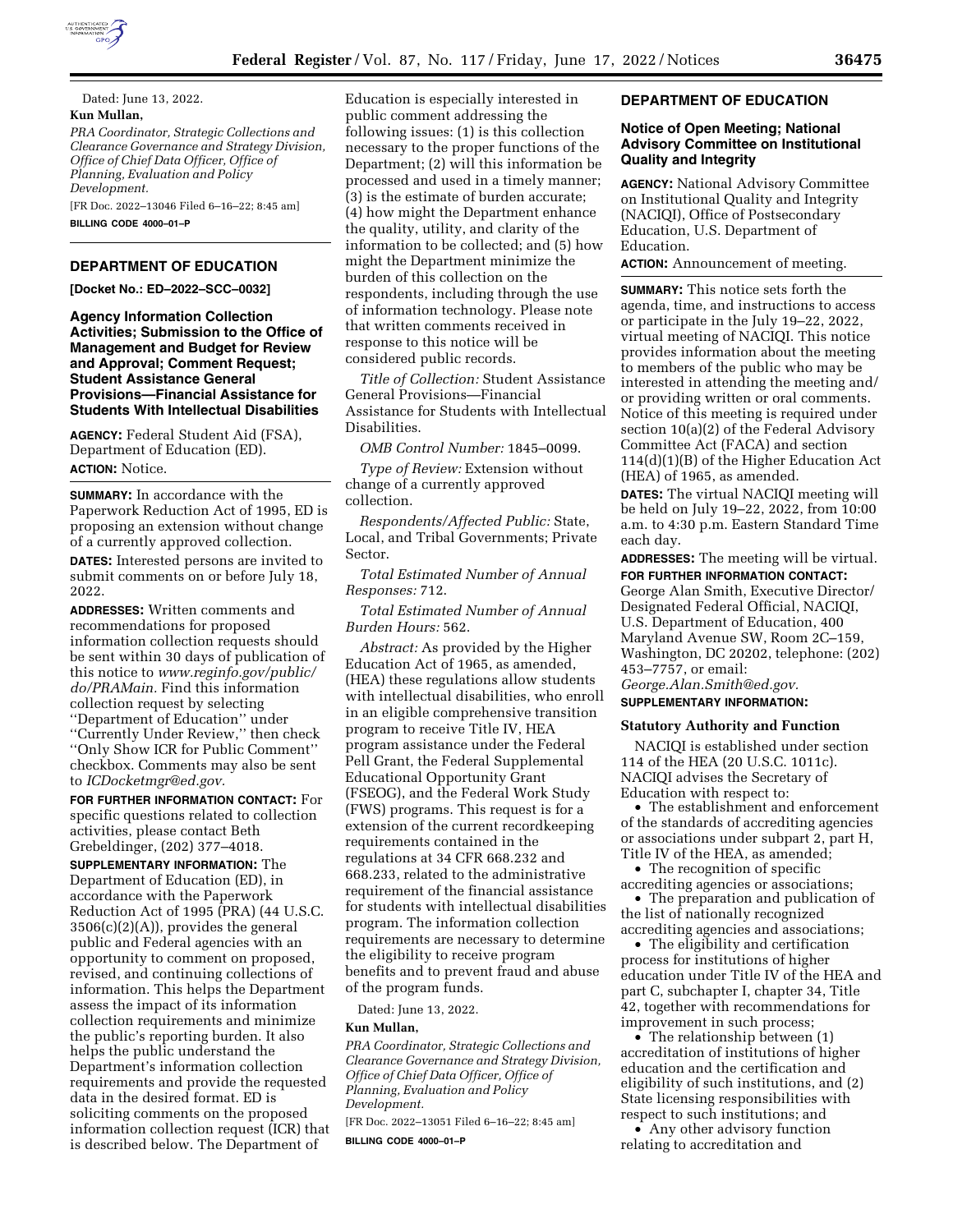institutional eligibility that the Secretary of Education may prescribe by regulation.

#### **Meeting Agenda**

Agenda items for the July 19–22, 2022, meeting is listed below.

# *Applications for Renewal of Recognition*

1. Association for Biblical Higher Education, Commission on Accreditation. Scope of recognition: The accreditation and pre-accreditation (''Candidate Status'') of institutions of biblical higher education in the United States offering undergraduate certificates, associate degrees, baccalaureate degrees, graduate certificates, and master's degrees, including the accreditation of educational programs offered via distance education.

2. American Occupational Therapy Association, Accreditation Council for Occupational Therapy Education. Scope of recognition: The accreditation of occupational therapy educational programs offering the professional master's degree, combined baccalaureate/master's degree, and occupational therapy doctorate (OTD) degree; the accreditation of occupational therapy assistant programs offering the associate degree or a certificate; and the accreditation of these programs offered via distance education. Requested scope of recognition: The pre-accreditation and accreditation throughout the United States of occupational therapy education programs offering the professional master's degree, combined baccalaureate/master's degree, and occupational therapy doctorate (OTD) degree; and occupational therapy assistant programs offering the baccalaureate degree, associate degree, or a certificate; including those programs offered via distance education.

3. Accreditation Council for Pharmacy Education. Scope of recognition: The accreditation and pre-accreditation within the United States of professional degree programs in pharmacy leading to the degree of Doctor of Pharmacy, including those programs offered via distance education.

4. Association for Clinical Pastoral Education, Inc., Accreditation Commission. Scope of recognition: The pre-accreditation (provisional) and accreditation of both clinical pastoral education (CPE) centers and Certified Educator CPE programs within the United States, including those programs offered via distance education.

5. American Dental Association, Commission on Dental Accreditation. Scope of recognition: The accreditation of predoctoral dental education

programs (leading to the D.D.S. or D.M.D. degree), advanced dental education programs, and allied dental education programs that are fully operational or have attained ''Initial Accreditation'' status, including programs offered via distance education.

6. Distance Education Accrediting Commission. Scope of recognition: The accreditation of postsecondary institutions in the United States that offer degree and/or non-degree programs primarily by the distance or correspondence education method up to and including the professional doctoral degree, including those institutions that are specifically certified by the agency as accredited for Title IV purposes.

7. Middle States Commission on Secondary Schools. Scope of recognition: The accreditation of postsecondary, non-degree granting institutions that offer all or part of their educational programs via distance education modalities in the United States.

8. Southern Association of Colleges and Schools, Commission on Colleges (''SACSCOC''). Scope of recognition: The accreditation and pre-accreditation (''Candidate for Accreditation'') of degree-granting institutions of higher education in Alabama, Florida, Georgia, Kentucky, Louisiana, Mississippi, North Carolina, South Carolina, Tennessee, Texas, and Virginia, including the accreditation of programs offered via distance and correspondence education within these institutions. This recognition extends to the SACSCOC Board of Trustees and the Appeals Committee of the College Delegate Assembly on cases of initial candidacy or initial accreditation and for continued accreditation or candidacy.

#### *Compliance Report*

1. New York State Board of Regents, State Education Department, Office of the Professions (Public Postsecondary Vocational Education, Practical Nursing). Scope of Recognition: State agency for the approval of public postsecondary vocational education in the field of practical nursing offered by a Board of Cooperative Educational Services, an Educational Opportunity Center, City School Districts, and County Boards of Supervisors to prepare persons for licensed practical nursing careers in the State of New York. The compliance report includes findings of noncompliance with criteria in 34 CFR 603, as referenced in the senior Department official decision letter dated May 27, 2020, available under NACIQI meeting date 02/27/2020 at *[https://](https://surveys.ope.ed.gov/erecognition/PublicDocuments) [surveys.ope.ed.gov/erecognition/](https://surveys.ope.ed.gov/erecognition/PublicDocuments)  [PublicDocuments.](https://surveys.ope.ed.gov/erecognition/PublicDocuments)* 

# **Administration Policy Update**

A representative from the Biden-Harris Administration will provide an update on the Administration's higher education policy priorities.

#### **Accreditation Dashboard Subcommittee**

The NACIQI Accreditation Dashboard Subcommittee will provide a progress report.

# **NACIQI Policy Discussion**

In addition to its review of accrediting agencies and State approval agencies for Secretarial recognition, there will be time for Committee discussions regarding any of the categories within NACIQI's statutory authority in its capacity as an advisory committee.

### **Instructions for Accessing the Meeting**

#### **Registration**

You may register for the meeting on your computer using the link below. After you register, you will receive a confirmation email containing personalized participation links for each day of the two-day meeting. Dial-in numbers may be requested for each day of the meeting between 8:45 a.m.–9:45 a.m. Eastern Standard Time by emailing *[Monica.Freeman@ed.gov.](mailto:Monica.Freeman@ed.gov)* 

#### **Registration Link**

*[https://naciqisummer2022.](https://naciqisummer2022.eventbrite.com/) [eventbrite.com/.](https://naciqisummer2022.eventbrite.com/)* 

#### **Public Comment**

*Submission of requests to make an oral comment regarding a specific accrediting agency under review, or to make an oral comment or written statement regarding other issues within the scope of NACIQI's authority:* 

Submissions of written statements regarding a specific accrediting agency under review were solicited by a previous **Federal Register** notice published on July 12, 2021 (86 FR 36532; Document Number 2021–14741). The period for submission of such statements is now closed. Additional written comments regarding a specific agency or state approval agency under review will not be accepted at this time. However, members of the public may submit written statements regarding other issues within the scope of NACIQI's authority.

Members of the public may request to make an oral comment about a specific agency or state approval agency under review and/or about other issues within the scope of NACIQI's authority. Oral comments may not exceed three minutes. Oral comments about an agency's recognition when a compliance report has been required by the senior